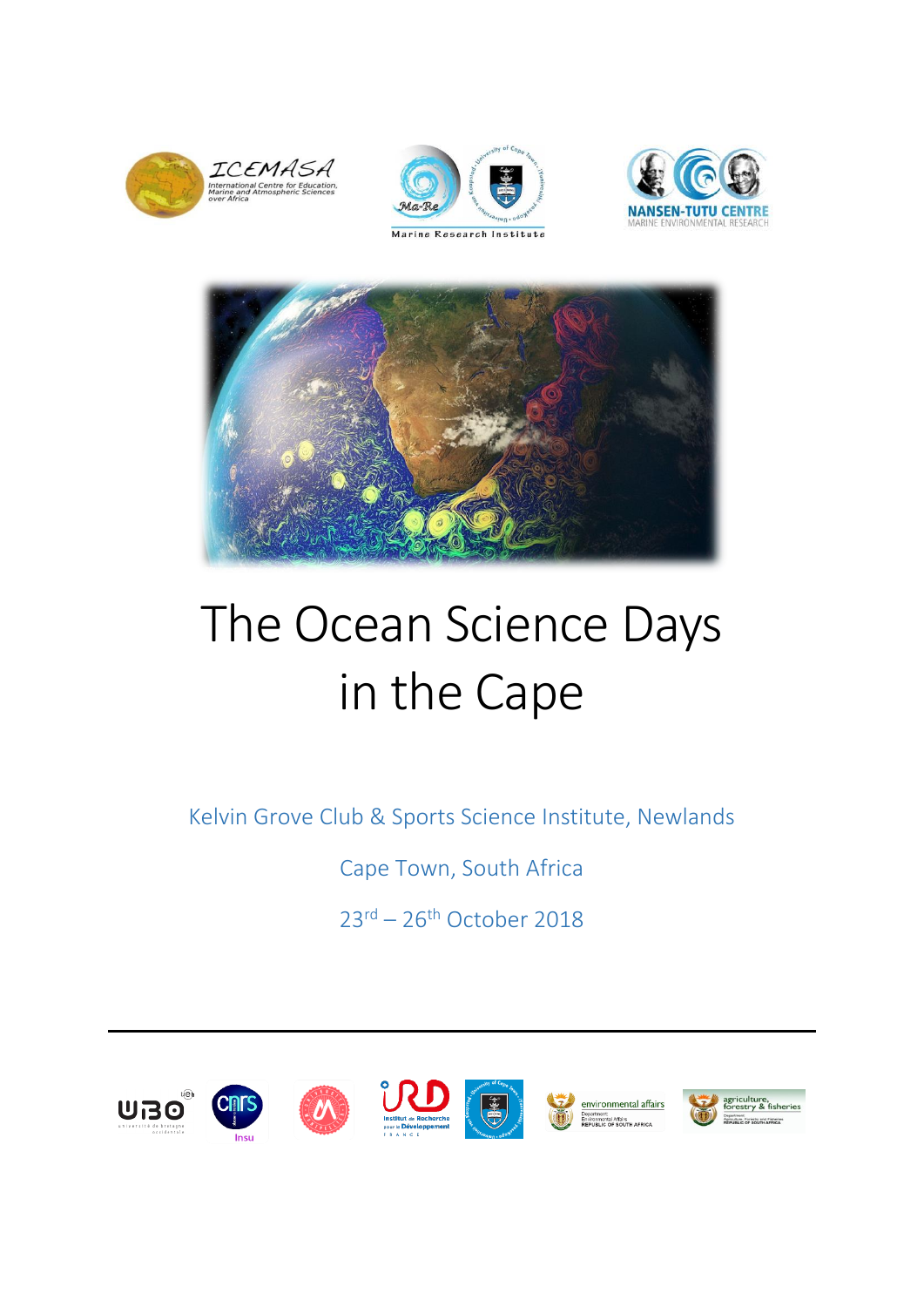### **Background**

Over the past decade, the Marine Research Institute (Ma-Re) at the University of Cape Town has established a strong and successful international partnership in ocean sciences with France through the International Joint Laboratory ICEMASA, and Norway through the Nansen-Tutu Centre (NTC). To celebrate the successful conclusion of ICEMASA mandate in 2018, while Ma-Re and NTC are continuing, it looks appropriate to showcase the major progress in ocean sciences, which have been accomplished through and facilitated by this tripartite international collaboration. It is also timely to reflect on new directions for ocean science research in the decade to come.

The **Ocean Science Days in the Cape** are designed to serve this purpose.

#### **Registration**

The registration to this scientific event is free of charge. You are invited to register on the web page:

#### <http://www.ma-re.uct.ac.za/icemasa-ocean-science-days>

Finger lunch will be provided to participants for the duration of the colloquium.

#### **Venue**

On Tuesday 23rd October only, the colloquium will take place at **Kelvin Grove Club**, 144 Campground Road, Newlands [https://kelvingrove.co.za/](https://protect-za.mimecast.com/s/QoxnCzm4GXCOYLPwt49bD7) .

From Wednesday 24th to Friday 26th October, the venue will be the **[Sports Science Institute \(SSISA\)](https://goo.gl/maps/1HcN5PKmEdz)** of South Africa, Boundary Road, Newlands, Cape Town. The SSISA is situated next to the Newlands Rugby Stadium. There will be free (nearby but offsite) parking at *Kelvin Grove* (entrance on Campground Road). The venue is within 200m of Newlands Railway Station. It is about 30 minute walk from UCT middle campus.

SSISA is shown on a map below, by the red pin drop:



#### **Opening session**

"The Ocean Science Days in the Cape" will be officially opened by Prof Susan Bourne, Dean of Science of the UCT, M. Ashley Naidoo, Chief Director of Oceans & Coasts, DEA, Ms Elisabeth Barbier, Deputy CEO of IRD, and M. Jean-Paul Toutain, Attaché for Science and Technology at the French Embassy in Pretoria. The opening session will take place on Tuesday 23 October at 11.30 am.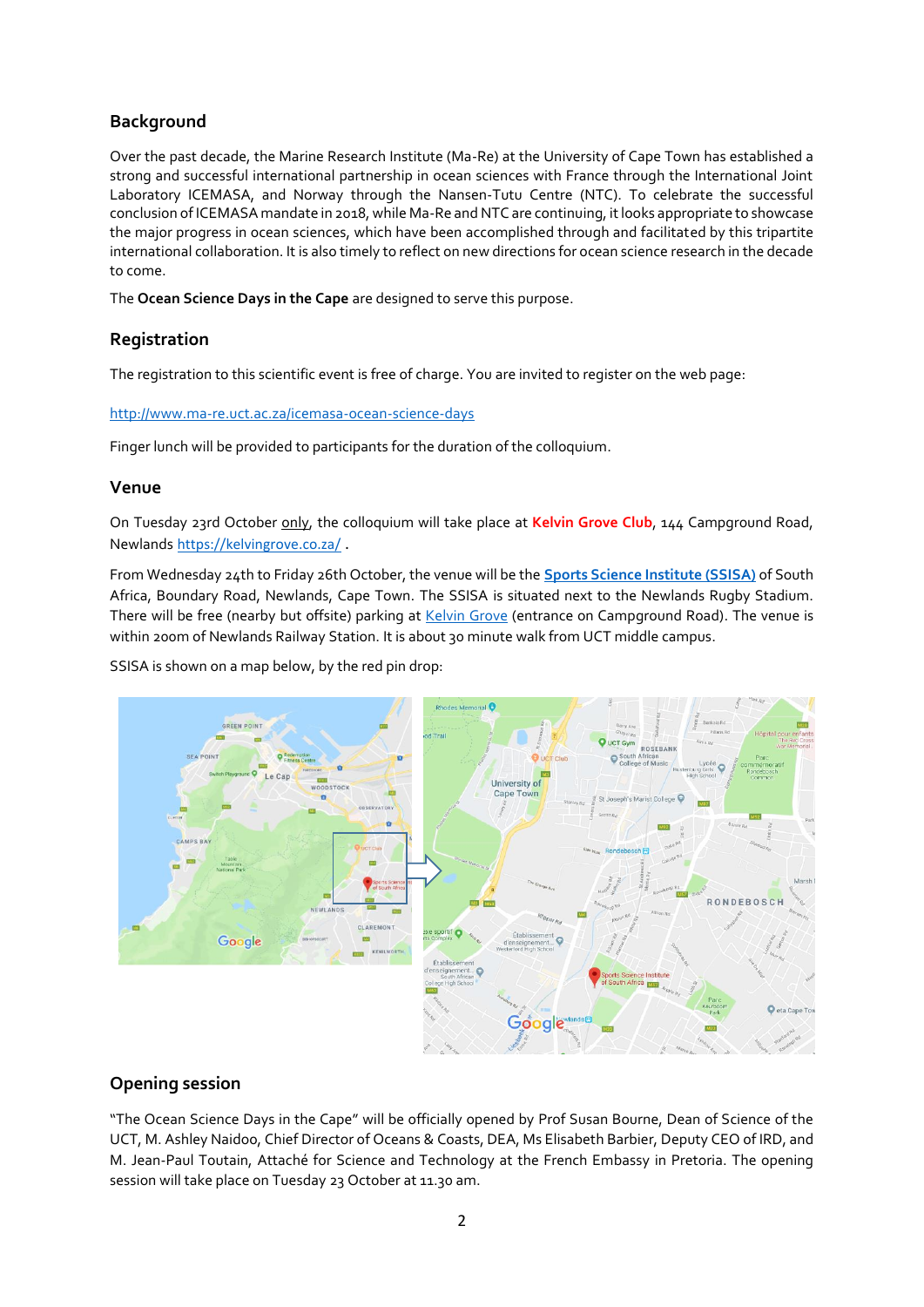### **Presentations**

The total duration for each presentation is 20 minutes. It is recommended that the talks do not exceed 15 mn to allow time for questions.

#### **Weather**

October falls within the spring season in Cape Town, which means the resort is warmer and drier than in previous months. October is also known for clearer skies and stronger sunlight than during the preceding months. The average day temperature lies between 16°C and 21°C, but cooler nights can be expected. Visitors should prepare by packing a jacket or jumper for the evening meal and after. October sees very little rain in the area (average of 9 rainy days over the month).

#### **Eating out**

There are a variety of restaurants and take-away establishments in the suburbs surrounding the venue (Rondebosch, Newlands, Claremont), and a large selection available in the city centre and V&A Waterfront.

**Contact details:** General queries before and during the event can be directed to Sharon Bosma, Marine Research Institute at the following email address [Sharon.bosma@uct.ac.za](mailto:Sharon.bosma@uct.ac.za)

#### **Acknowledgements**

Sharon Bosma (organisation and logistics) Sven Ragaller (web support) French Embassy in South Africa (sponsoring) All presenters

\_\_\_\_\_\_\_\_\_\_\_\_\_\_\_\_\_\_\_\_\_\_\_

Photo credit cover page: SPL/mediadrumworld.com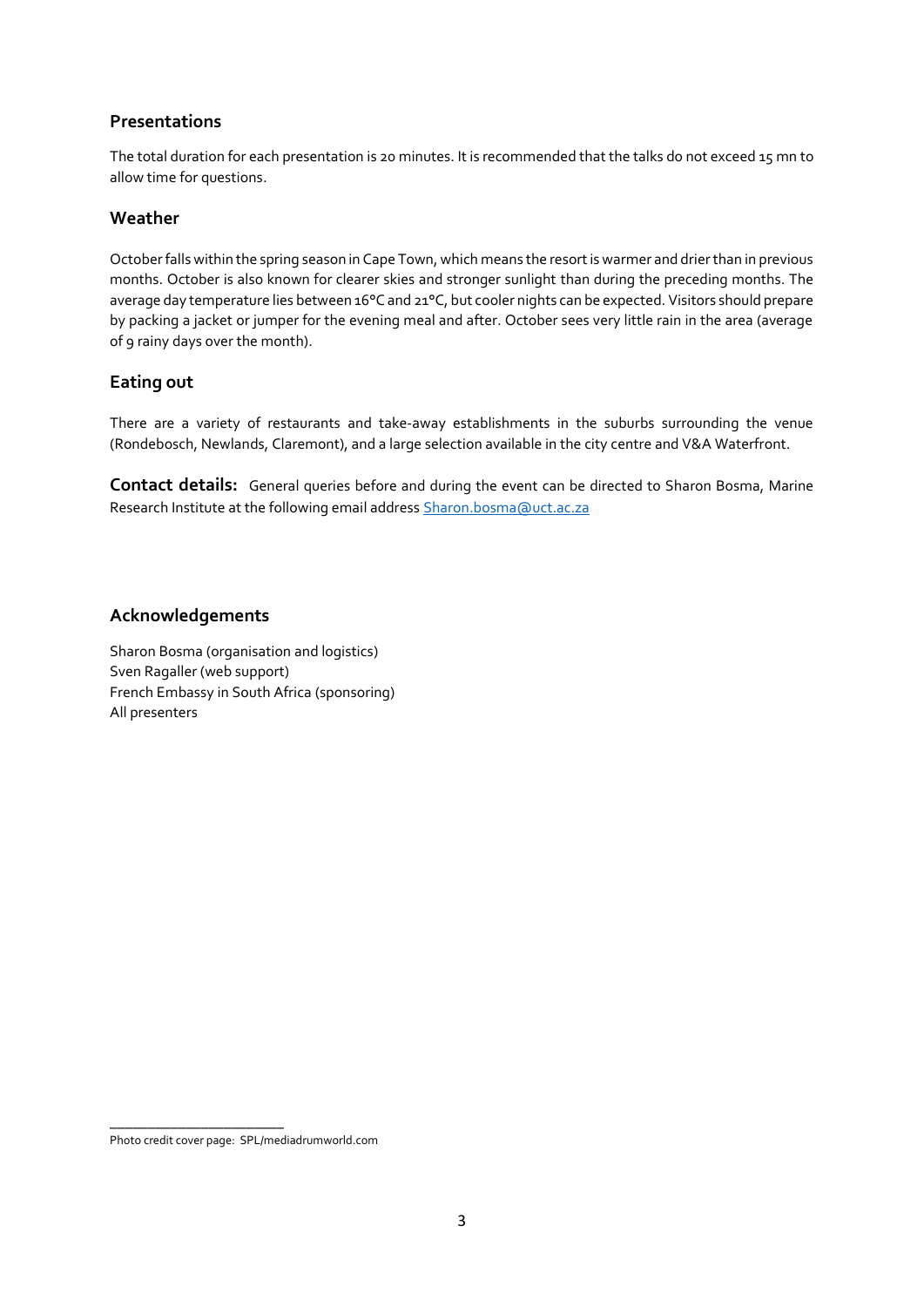# PROGRAMME

## **Tuesday 23rd October 2018**

| 11:30 - 12:15 Opening session by Prof Susan Bourne, Dean of Science of the UCT, M. Ashley |
|-------------------------------------------------------------------------------------------|
| Naidoo, Chief Director Oceans & Coasts, DEA, Ms Elisabeth Barbier, Deputy                 |
| CEO. IRD. and M. Jean-Paul Toutain. Attaché for Science and Technology.                   |
| French Embassy in Pretoria                                                                |

| 12:30 | <b>FINGER LUNCH</b>                                                                                                                                                      |                                   |
|-------|--------------------------------------------------------------------------------------------------------------------------------------------------------------------------|-----------------------------------|
|       | Session 1 - New challenges in fisheries management                                                                                                                       | <b>Chair: Prof Coleen Moloney</b> |
| 14:00 | Indicators for the Seas (IndiSeas): a French-South African initiative                                                                                                    | Lynne Shannon (UCT)               |
| 14:25 | Is Climate Change Impacting South Africa's Marine Fisheries?                                                                                                             | Stephen Lamberth (DAFF)           |
| 14:50 | From English Channel discard ban to Benguela pelagic fisheries: an inquiry<br>into the added value of a more complex representation of ecosystem-fishers<br>interactions | Pierre Bourdaud (UCT)             |
| 15:15 | TEA / COFFEE BREAK                                                                                                                                                       |                                   |
| 15:35 | Variability of species' trophic level - does it matter?*                                                                                                                 | Jodie Reed                        |
| 16:00 | Continuing to support of ecosystem-based management: where to from here                                                                                                  | Lynne Shannon (UCT)               |
| 16:25 | End of Day 1                                                                                                                                                             |                                   |
|       | Wednesday 24th October 2018                                                                                                                                              |                                   |
|       | Session 2 - Understanding regional patterns and variability                                                                                                              | <b>Chair: Dr Issufo Halo</b>      |
| 09:00 | Role of the Agulhas current on South African climate *                                                                                                                   | Arielle Nkwinkwa Njouodo          |
| 09:25 | Upscaling effects of mesoscale wind/SST interactions on Southern Africa<br>atmospheric circulation                                                                       | Fabien Desbiolles (UCT)           |
| 09:50 | Spatio-temporal features of the Agulhas current variability                                                                                                              | Julie Deshayes (CNRS)             |
| 10:15 | Lagrangian pathway in the southern Benguela upwelling system *                                                                                                           | Moagabo Ragoasha                  |
| 10:40 | TEA / COFFEE BREAK                                                                                                                                                       |                                   |
| 11:10 | Shelf-edge processes in the southern Benguela                                                                                                                            | Jennifer Veitch (SAEON)           |
| 11:35 | Inertial oscillations in St Helena Bay and implications for tracer dynamics *                                                                                            | Giles Fearon                      |
| 12:00 | Eddies in the greater Agulhas Current system                                                                                                                             | Pierrick Penven (IRD)             |
| 12:25 | A new definition of the South-East Madagascar Bloom and analysis of its<br>variability*                                                                                  | Fehmi Dilmahamod<br>(by skype)    |
| 12:50 | <b>FINGER LUNCH</b>                                                                                                                                                      |                                   |
| 14:00 | Variability in the Benguela Upwelling System and connection with the<br>equatorial dynamics                                                                              | Serena Illig (IRD)                |
|       | <b>Session 3 - Novel modelling approaches</b>                                                                                                                            | <b>Chair: Dr Jennifer Veitch</b>  |
| 14:25 | A coupled biogeochemical model in the Great Agulhas system                                                                                                               | Julie Deshayes (CNRS)             |
| 14:50 | Descent in scale in the modelling of the Benguela upwelling system                                                                                                       | Steven Herbette (UBO)             |
| 15:15 | TEA / COFFEE BREAK                                                                                                                                                       |                                   |
| 15:35 | APECOSM modelling of anchovies in the Benguela *                                                                                                                         | Nandipha Mhlongo                  |
| 16:00 | Machine learning as a tool to fill the gap in our understanding and ability to<br>model $CO2$ in the Southern ocean                                                      | Luke Gregor (CSIR)                |
| 16:25 | Future modelling projects for the Benguela                                                                                                                               | Y. Shin, O. Maury (IRD)           |
| 16:50 | End of Day 2                                                                                                                                                             | and M. Vichi (UCT)                |